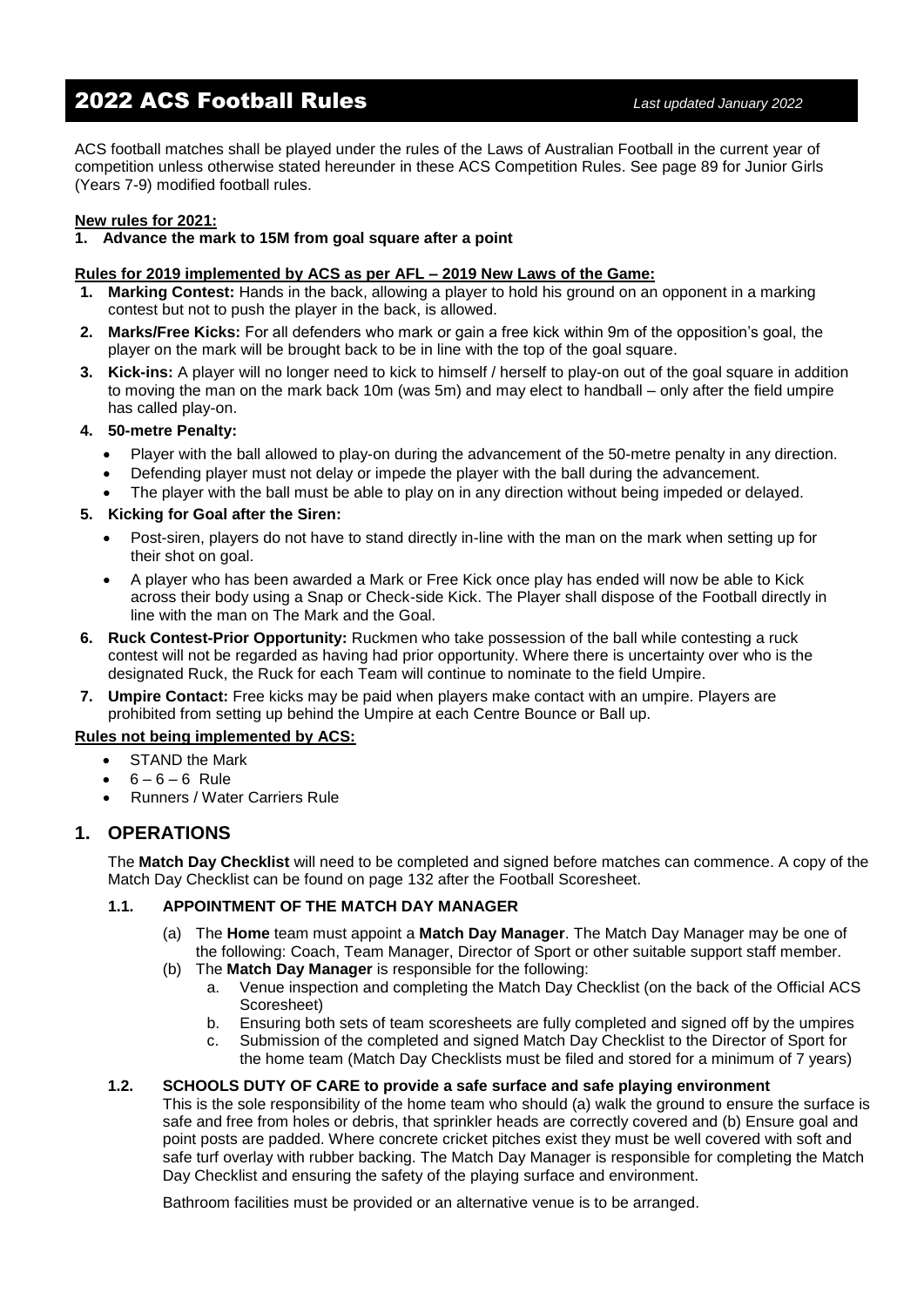#### **1.3. 1st & 2nds: APPOINTMENT OF A TEAM MANAGER**

Each team shall appoint a Team Manager. The Team Manager is responsible for the following:

- (a) Ensuring one goal and one boundary umpire are provided and are correctly attired and with the required equipment. *Refer to 3.2 for details.*
- (b) Ensures one timekeeper is available and sits with the opposition's timekeeper. If one is not available the Team Manager will act as the Timekeeper.
- (c) The Home Team Manager will greet the umpires, direct them to the umpires' change rooms and ensures both scoresheets and any incident reports are completed and signed and umpire payments are made at the conclusion of the match.
- (d) Records and manages when the 'order off' rule is imposed on a player(s) with a yellow card (off for 15 minutes; no replacement) or red card; (no replacement for 15 minutes).

## **2. MATCHES**

#### **1.1 MATCH TIMES:**

It is important that matches start on time and the times for quarter/half time breaks are strictly adhered to. The latest finishing time for matches is 4.15 pm. If, due to unforeseen circumstances a school arrives late but before the forfeit time of 3.00 pm, the quarters can be shortened to ensure the match is completed by 4.00 pm. *(Refer to General Rule 2.4 page 11 for 5 minute mandatory warm up information).*

#### **1st XVIII**

- (a) Boys Matches shall consist of 4 x 20 minutes; with **NO time on (except Grand finals as below under OFFICIALS: 'Timekeepers' and directed by the umpires)**
- (b) The intervals shall be:

| Quarter time       | 5 minutes  |
|--------------------|------------|
| Half time          | 10 minutes |
| Three-quarter time | 5 minutes  |

#### **1st XVIII Girls, 2nd XVIII Boys, Intermediate and Years 7**

- **(a)** Matches shall consist of 4 x 15 minutes, with **NO time on (except for injury in Grand Finals as directed by the umpires)**
- (b) The intervals shall be:

| Quarter time       | 5 minutes  |
|--------------------|------------|
| Half time          | 10 minutes |
| Three-quarter time | 5 minutes  |

#### **2.2 FOOTBALLS to be supplied by home team**

1st and 2nd XVIII and Intermediate games: Full size Sherrin (size 5)

1 st Girls: Size 4 Sherrin

Years 7 and Intermediate are to use a size 4 ball.

The ball should be in excellent condition. A new ball should be used for the Grand Final.

#### **2.3 PLAYER NUMBERS**

**Boys** (all levels): A team may consist of unlimited players but no more than 18 players may take the field at any one time. A match cannot commence or continue if a team has less than 14 players on the field.

2nds Competition only: Should a team be short on player numbers; both team's numbers can be reduced to match, with prior notification (not permissible for the 1sts competition).

# **Exception: Senior Girls 1st Football: Changes for 2022**

This rule is amended for 2022 to support up to 18 players on the field under certain circumstances. If these parameters are not met, then matches are played as 16 a side.

For no more than 18 players on the field at any one time (for both teams):

Both teams may consist of unlimited players but no less than 20 players i.e. a minimum of two players on the bench and then no more than 18 players may take the field at any one time. Once a match commences with 18 a side, it remains that number for the match.

For no more than 16 players on the field at any one time (for both teams):

If one or both teams have 19 players or less available for a match, then no more than 16 players are on the field at any one time. The opposition team is not required to reduce numbers should a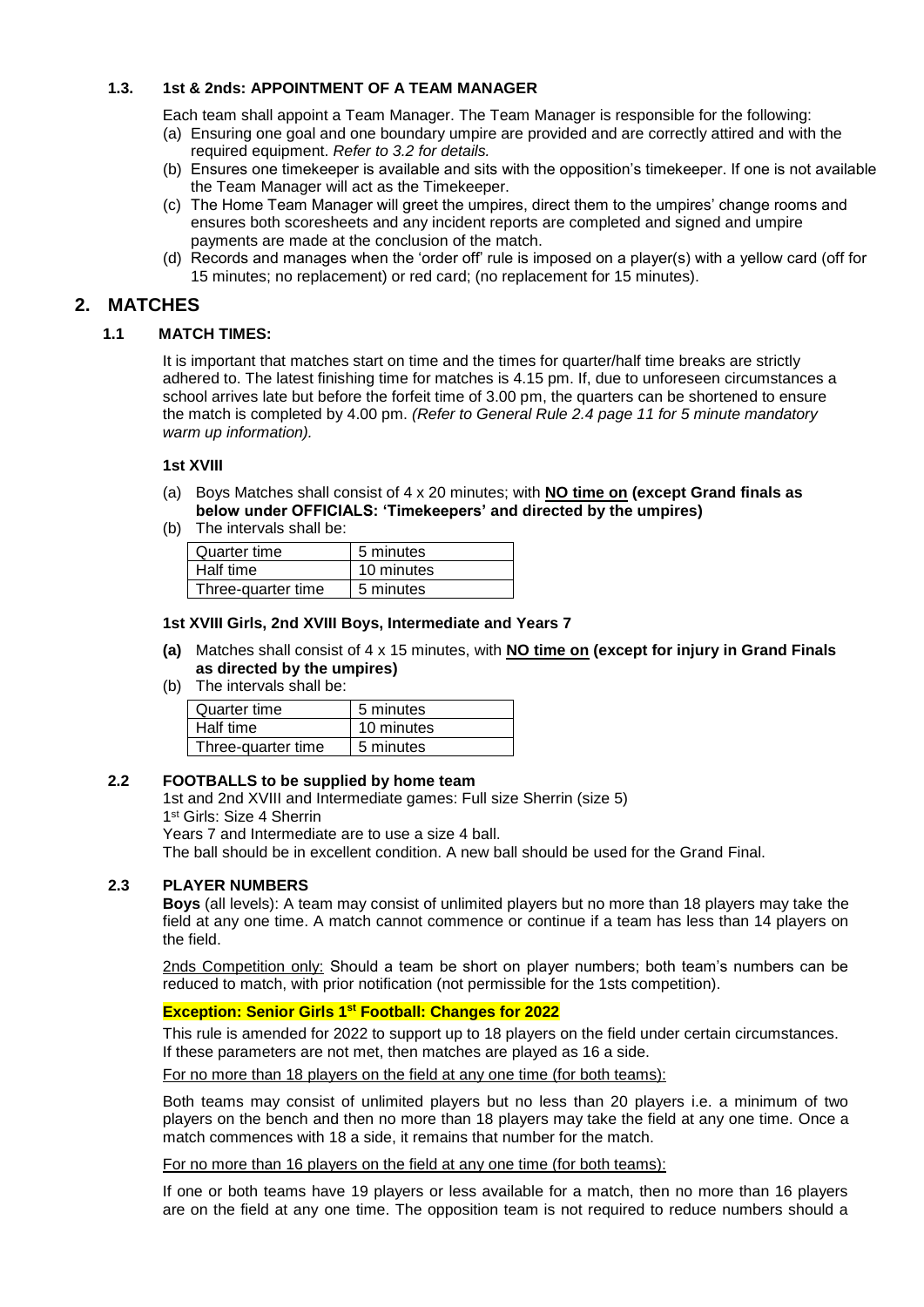team have less than 16 players on the field. A match cannot commence or continue if a team has less than 12 players on the field.

#### **1.4 UNIFORM:**

- 1.4.1 All players' jumpers must wear team uniform with all jumpers numbered
- 1.4.2 Correct uniform includes team football shorts with no pockets and team socks. *Lycra shorts may be worn under shorts but they must be skin colour*.
- 1.4.3 It is recommended that players wear mouth guards.<br>1.4.4 Gloves are not permitted
- Gloves are not permitted
- 1.4.5 Jewellery is not permitted

# **3. OFFICIALS**

#### **3.1. UMPIRE APPOINTMENTS**

- 3.1.1. The ACS Umpire's Coordinator will allocate field umpires for all senior 1<sup>st</sup> and 2<sup>nd</sup> XVIII Boys matches and 1st XVIII Girls matches.
- 3.1.2. The home team will provide independent and competent field umpires in Intermediate and Year 7. The Intermediate A competition will have 2 umpires supplied by the home team. (The ACS AFL Umpire's Director can provide umpires for other year levels if required but this needs to be separately organised)

#### **3.2. SCHOOLS ARE TO PROVIDE THE FOLLOWING OFFICIALS:**

At all levels each competing school shall provide: (For the 1sts Boys and Girls and 2nds XVIII the Team Manager is responsible for these tasks)

- $(a)$  One boundary umpire who shall carry a whistle and be attired in umpiring whites or the official school tracksuit or sports uniform. Boundary umpires are to signal when the ball is out of bounds. The umpires will then throw the ball up 5m in from the boundary. The intention is to maintain a consistent outcome with or without boundary umpires.
- (b) One goal umpire who shall possess a pair of white flags and shall wear a white coat and keep score. **Goal umpires must use flags to confirm score after signalling**. Scores **must** be checked at the end of each quarter. (With appropriate notification ACS Umpire's Coordinator can provide goal & boundary umpires.)
- (c) **Timekeepers:** For **Grand Finals** both teams to provide one timekeeper to sit together. (Coaches / Team Managers may carry out this responsibility in home and away games). Their duties include:
	- i. Timing each quarter stopping the clock after goals to the resumption of play and if instructed to by the umpire due to a long delay (eg: injury delay / lost ball)
	- ii. Timing a player who is ordered off from the field once the runner has notified them of the order off. The timekeepers notify the runner when the 15 minutes has expired who must confirm with the field umpire the player is able to return to the field.

**Note: 1<sup>st</sup> Boys:** Time on only in the grand final but only if two qualified timekeepers are appointed and as directed by the umpires.

**All other levels:** No time on in grand finals except for significant loss of time due to injury as directed by the umpires

- (d) Coaches / Team Managers must monitor time for any players subjected to the 'Order Off' rule.
- (e) At games end score sheets and any incident reports are to be fully completed and signed off by coaches and umpires.
- (f) **Support Staff:** Each school is allowed two trainers and a runner. They must be dressed in school tracksuit or sports uniform. Trainers and runners are **not** to speak to opposing players or the umpire. Except where the runner shall seek permission from the field umpire to have a replacement player enter the ground.

# **4. PLAYING THE GAME IN THE RIGHT SPIRIT**

Prior to the start of the match: umpires, coaches and captains shall meet to agree on playing in the correct spirit of the game and toss the coin **i**n the centre of the ground. Coaches and captains are responsible for ensuring that their teams play the game in accordance with the ACS Code of Ethics and Behaviour.

# **5. ACS 'ORDER OFF' RULE:**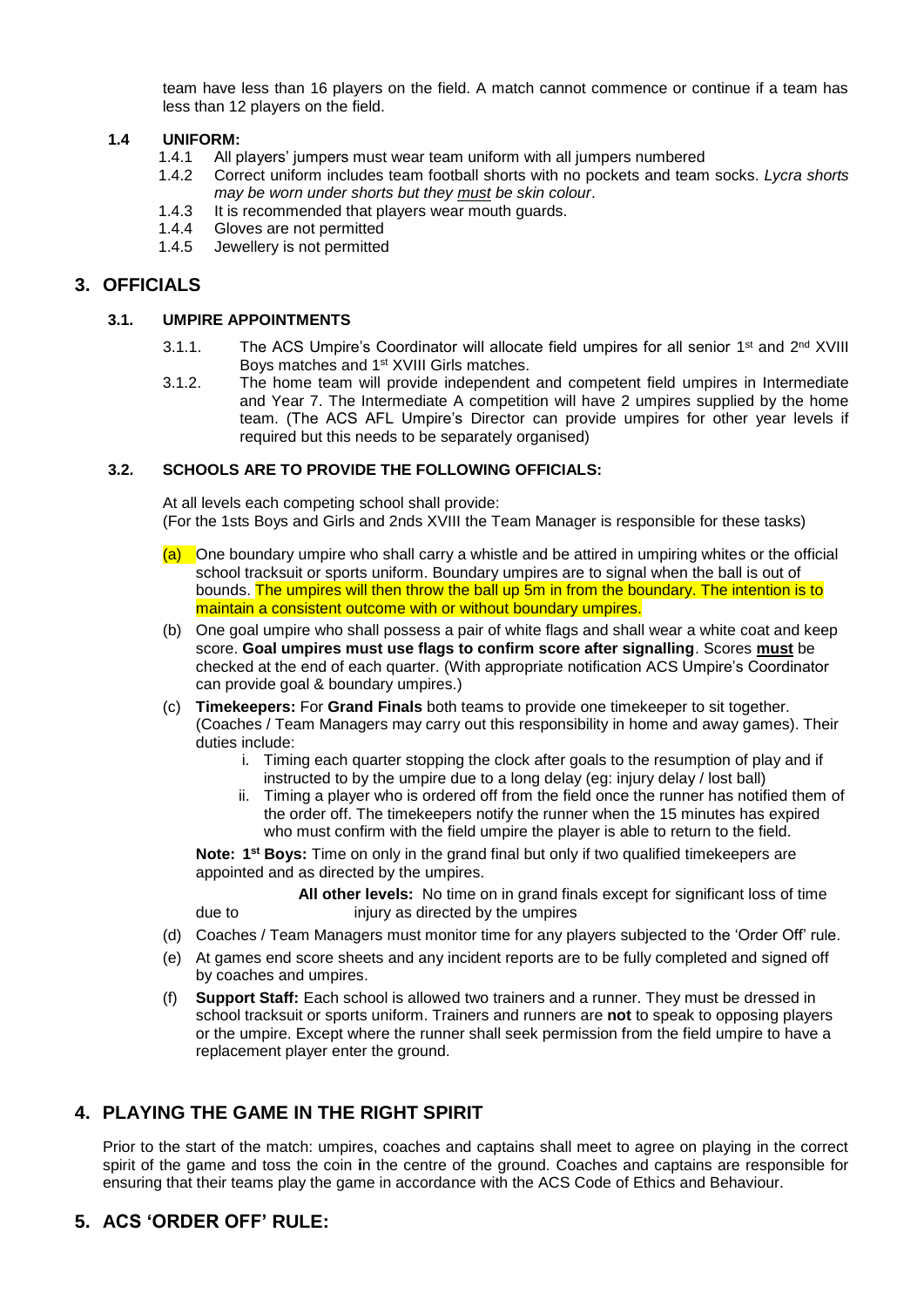# **5.1 The ACS has two categories of send offs:**

| <b>RED card</b> | <b>SERIOUS OFFENCES</b>           | Send off for the game   | no replacement for 15 minutes |
|-----------------|-----------------------------------|-------------------------|-------------------------------|
|                 | <b>YELLOW card</b> MINOR OFFENCES | Send off for 15 minutes | no replacement                |

**The decision to order off and the card issued rests solely with the field umpire.** Goal and Boundary Umpires have no power to order players from the field.

As a guide we provide the following:

#### **Three or more red cards from one team during a game will result in the immediate forfeiture of the match with zero points applied (0)**

**Match abandoned due to behaviour:** where umpires are forced to call a game off due to behavioural concerns, the result of the match will be determined by the Heads of Sport from the two schools with a report and recommendation from the umpires.

#### **Specific Offences that may cause a red card (send off for the game – NO replacement for 15 minutes)**

- (a) intentionally, recklessly or negligently making contact with or striking an Umpire;
- (b) attempting to make contact with or strike an Umpire;
- (c) using abusive, insulting, threatening or obscene language towards or in relation to an Umpire;
- (d) use of an obscene gesture towards an umpire or another player;
- (e) intentionally, recklessly or negligently kicking or attempting to kick another person;
- (f) striking or attempting to strike another player
- (g) spitting at or on another person
- (h) failing to leave the Playing Surface when directed to do so by a field Umpire;
- $(i)$  being sent off for a second time in the same match
- (j) an act of misconduct of a serious nature.

## **Specific Offences that may cause a yellow card (15 minute send off – NO replacement)**

- (a) minor strikes or attempted strikes
- (b) disputing umpires decision
- (c) general swearing
- (d) an act of misconduct of a minor nature

## **ACS Incident Report**

The umpire(s) must complete an ACS Incident Report where a red card is issued with copies emailed to the ACS Umpire's Coordinator and ACS Executive Officer. The Coach of the player(s) concerned must provide the umpires with the **ACS Incident Report** form and forward completed reports to their Director of Sport for distribution. Therefore, both the home and away teams must always carry copies of the incident report forms.

#### **5.2 Player leaving the ground**

A Player ordered off by the umpire shall leave immediately through the interchange gate. Where a Player refuses to or does not immediately leave the field when ordered to do so by an Umpire, the following shall apply:

- (a) the Player shall be further reported for misconduct in failing to follow a direction of an Umpire;
- (b) the Match shall immediately end and the reported Player's Team shall forfeit the Match

## **5.3 Replacing the player**

The 15 min replacement time will not start until the player ordered off reaches the boundary. After the expiration of 15 minutes the runner shall seek permission from the field umpire to have a replacement player enter the ground.

# **6. ACS LOCAL RULES:**

- 6.1 Field umpires may overrule goal umpire if they believe a clear error has been made.
- 6.2 Rushed behinds will **NOT** result in a free kick.
- 6.3 50m Rule applies in all ACS Football Competitions.
- 6.4 **ZERO TOLERANCE FOR DISPUTING UMPIRES DECISIONS**